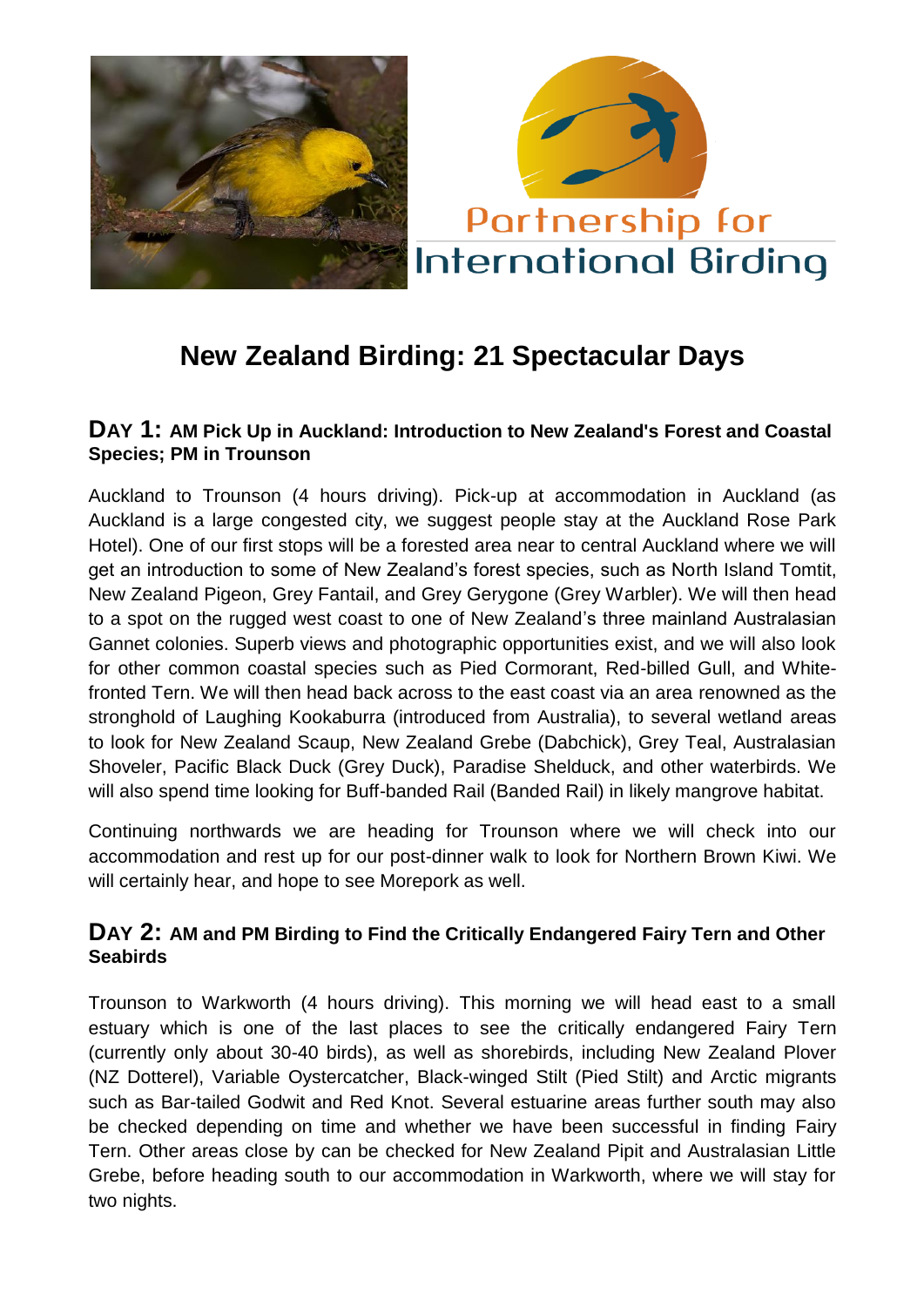## **DAY 3: Full Day Pelagic Birding and Mammal Watching**

Warkworth, Hauraki Gulf Pelagic ( $\frac{1}{2}$  hour driving). Today we will spend the day out on the water in the beautiful Hauraki Gulf. Leaving from Sandspit we will head out towards Little Barrier Island and chum at several locations nearby. The main focus of the day will be to locate the seabirds which are most easily seen in the northern part of New Zealand, such as the recently rediscovered New Zealand Storm-Petrel (rediscovered in January 2003), as well as Black Petrel and Cook's Petrel, Buller's Shearwater, Flesh-footed Shearwater, Fluttering Shearwater and Little Shearwater, and White-faced Storm-Petrel. Depending on weather and conditions we may head out to a site where there is another Australasian Gannet colony, and during late summer a roosting site for Grey Ternlet (Blue Noddy). Eyes will not just be on the look-out for birds, as this area is also excellent marine mammal habitat, with both Common Dolphin and Bottle-nosed Dolphin, Bryde's Whales, and occasionally Killer Whales.

As the Hauraki Gulf is relatively enclosed, even in poor weather we should be able to get out and explore at least some of the area.





#### **DAY 4: Full Day Birding New Zealand's Jewel: Tiritiri Matangi Island**

Warkworth to Tiritiri Matangi Island (1 hour driving). Today we will head to one of New Zealand's most incredible birding locations. Tiritiri Matangi Island is truly a gem in New Zealand's conservation crown. A short ferry ride out to the island should give us a chance to see Fluttering Shearwater, White-fronted Tern, and possibly Parasitic Jaeger (Arctic Skua). Upon arrival we will be met and given information about the island by Department of Conservation staff. Once farmed, the island is now an open sanctuary that has been extensively replanted, with some areas of original forest remaining. We will focus on seeing all of the endemics on the island, with North Island Saddleback, Kokako, Stitchbird, Takahe, Brown Teal, and Red-crowned Parakeet being present. Other more common forest birds such as Whitehead, Tui, Bellbird, Grey Fantail, Grey Gerygone, and North Island Robin will be seen, and we will also wait for Spotless Crake to appear at one of the small ponds. After dinner we will head out to look for Morepork and hopefully Little Spotted Kiwi. Tuatara, an endemic reptile related to the dinosaurs, are also present on the island and we will spend time looking for these and probably bump into the odd Little Penguin as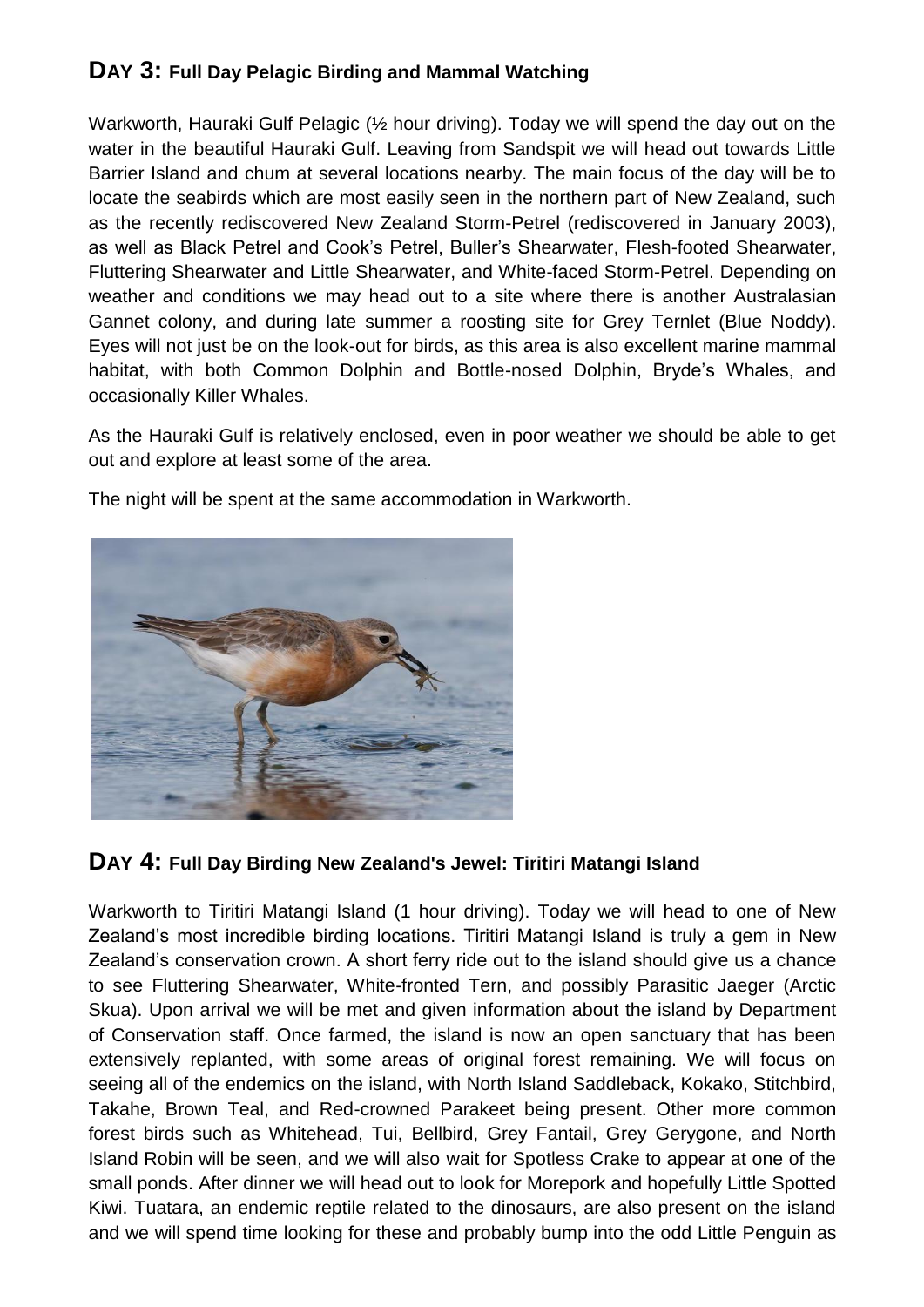well.

The night will be spent in accommodation on the island, with this being limited to a communal bunkhouse, with bunk beds in shared rooms. Although rustic the experience is well worth it, and not to be missed. An overnight bag will be taken with minimal gear, bedding will be provided, but due to the shared nature of the accommodations, remember some nightwear.



#### **DAY 5: AM Birding in Tiritiri Matangi and PM Birding in The Firth of Thames, Miranda**

Tiritiri Matangi Island to Miranda (3 hours driving). Getting up early will allow us to hear the dawn chorus, and we will leave Tiritiri Matangi mid-morning, heading south to one of New Zealand's premier shorebird sites, the world-renowned Miranda, in the Firth of Thames. The Firth of Thames is listed under the Ramsar Convention as a wetland of International significance. We will check into our accommodation near the Miranda Shorebird Centre, get information on the latest sightings and then head out to see what's around for ourselves. We are likely to see Wrybill, Bar-tailed Godwit, Red Knot, Red-necked Stint, Ruddy Turnstone, New Zealand Plover, Banded Dotterel (Double-banded Plover), Variable Pied Oystercatcher and South Island Pied Oystercatcher, Black-winged Stilt, Black-billed Gull, and Caspian Tern. During the summer months there are usually a few of the less common shorebirds that visit our shores, such as Sharp-tailed Sandpiper, Pectoral Sandpiper, Marsh Sandpiper, or Terek Sandpiper, and we will be on the look-out for these and other vagrants. Shorebird watching in this area is largely dependent on the tides, so we will be working around the high tide, and may visit other nearby areas if time permits.

#### **DAY 6: AM Birding in Miranda; Mid-day Transfer to Whitianga and PM Pelagic Birding**

Miranda to Whitianga (3 hours driving). For the early risers we will be up early to have another quick look at waders around Miranda, before we all head across the Coromandel Peninsula to Whitianga on the eastern side of the peninsula. The afternoon will be spent out on a pelagic, specifically to target Pycroft's Petrel which breeds on nearby islands, but it also gives us a second shot at all the northern breeding seabirds. We will expect to see Common Diving-Petrel, Buller's Shearwater, Flesh-footed Shearwater, Little Shearwater, Fairy Prion, Grey-faced Petrel, Cook's Petrel, Black Petrel, and White-faced Storm-Petrel,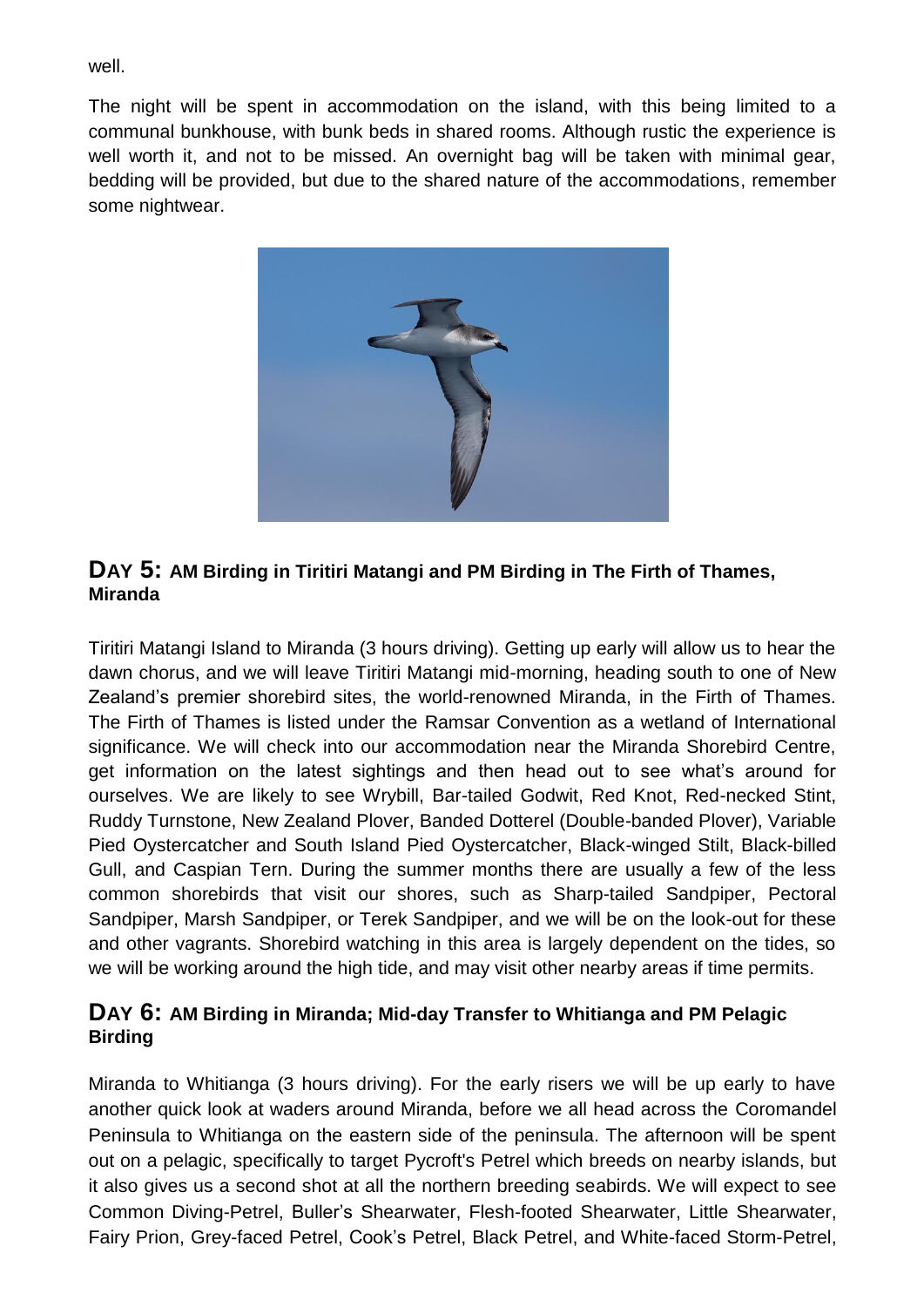with an albatross being a possibility. Whitianga is where the first sighting that sparked the rediscovery of the New Zealand Storm-Petrel was made in January 2003, so who knows what we may see? We will aim to be back in port in the late evening, so that we have the opportunity to see Pycroft's Petrels rafting up before heading into their breeding colonies in the evening. We will overnight in Whitianga.

## **DAY 7: Birding along the way from Whitianga to Turangi**

Whitianga to Turangi (5 hours driving). We will head back across the Coromandel Peninsula making several quick stops including a stop at a swamp to look for Australasian Bittern and other waterfowl. However, our main focus for the day is the Pureora Forest Park to the west of Lake Taupo. This extensive area of forest is one of the best places in the North Island to see New Zealand Kaka (North Island subsp.), Yellow-crowned Parakeet, Long-tailed Koel (Cuckoo), Shining Bronze-Cuckoo, Rifleman, and we will also encounter other more common forest species. We will be on the look-out for New Zealand Falcon, which inhabits this area, and New Zealand Pipit may be seen on the roads in the area.

We will head to Turangi in the early evening to our accommodation.



#### **DAY 8: AM Birding looking for Blue Duck and PM Birding in Taupo and Napier Forests**

Turangi to Napier (3 ½ hours driving). This morning we will concentrate our efforts around Turangi looking for our most extraordinary waterbird, the Blue Duck. Inhabiting swiftflowing mountain streams, these birds have declined markedly, even at sites where they were reliable only a few years ago, and there are really only a handful of locations they can be seen without major hikes. We will visit several locations and spend time watching these remarkable birds. If the weather allows we should be able to see the three central North Island volcanoes, Mt. Ruapehu, Ngaruhoe, and Tongariro, as a backdrop.

In the afternoon we will head east to a forested area between Taupo and Napier. As it is an intensively managed site where introduced mammals are controlled and fauna and flora have been able to flourish, we are likely to see more forest birds here than at other locations in the North Island. New Zealand Robin and Kokako have been reintroduced, as have Northern Brown Kiwi, and we should at least have a chance of seeing the former two, as well as New Zealand Pigeon, Long-tailed Koel (Cuckoo), Shining Bronze-Cuckoo,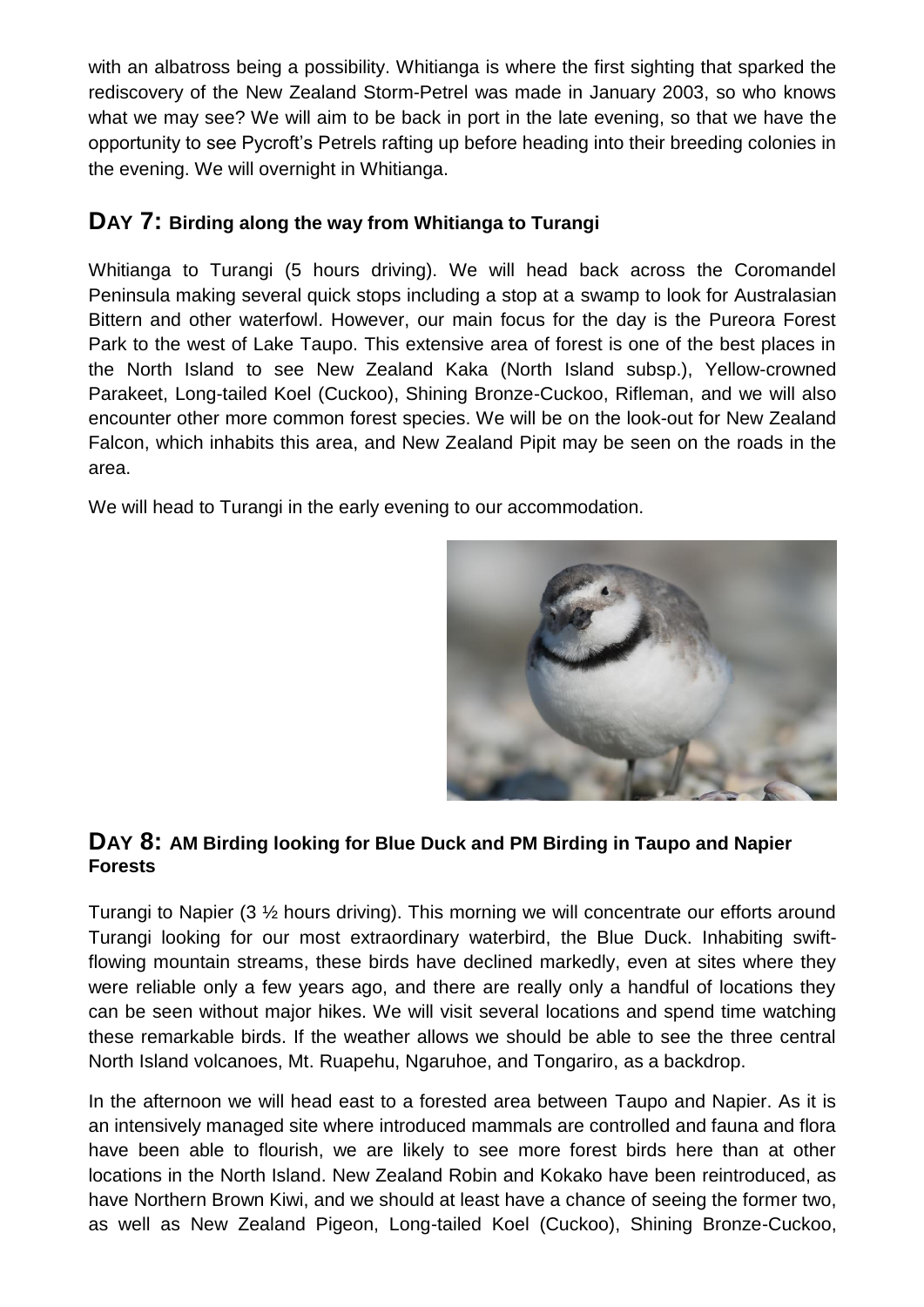Whitehead, Tomtit, Tui, Bellbird, and Rifleman. New Zealand Falcon and New Zealand Fernbird are also in the area and we can spend time trying to locate both of these species.

We will then head down to Napier, where if time allows we will check out an estuarine area for shorebirds, or several wetland areas for waterfowl and other species. Accommodation for the night will either be in Napier or nearby Havelock North.



#### **DAY 9: Transfer to Manawatu Region and Birding along the way**

Napier to Foxton (3  $\frac{1}{2}$  hours driving). The focus for the morning will depend a little on what we have or haven't seen to date. There are locations for shorebirds, waterfowl and Bittern, we can have a second go at forest species where we were the day before, or we can take it easy and head slowly across to the Manawatu region and head to the Manawatu Estuary for more views of Wrybill and other shorebirds. Along the way we have the option of looking for the introduced Eastern Rosella and Sulphur-crested Cockatoo (both from Australia).

We will stay the night in Foxton, very close to the Manawatu Estuary, which is one of the best sites in New Zealand for shorebird watching. Shorebirds at this location are often extremely confiding, and we will see Bar-tailed Godwit, Red Knot, Variable Oystercatcher, and probably Wrybill. Depending on the state of the tide, and what's around at the time, other birds like Pacific Golden-Plover, Sharp-tailed Sandpiper, Curlew Sandpiper, Ruddy Turnstone, and Red-necked Stint may be present.

#### **DAY 10: Kapiti Coast Towards Wellington and Picton; Making Several Birding Stops On The Way**

Foxton to Picton (2½ hours driving). Depending on tide times we will call into the Manawatu Estuary again. We will then head south along the scenic Kapiti Coast towards Wellington, making several stops on the way to see Black-fronted Dotterel and waterfowl.

The Interisland Ferry leaves from Wellington, heading across to the South Island via the Cook Strait. From the relatively stable platform of the ferry, this is an excellent piece of water to look for seabirds, with approximately half of the three hour trip spent in open water in the Cook Strait. Spotted Shag, Fairy Prion, Fluttering Shearwater, and Whitefronted Tern should be seen, and, depending on weather conditions and prevailing winds, New Zealand Wandering Albatross, White-capped Albatross, Salvin's Albatross, Northern Giant-Petrel, Westland Petrel, and Sooty Shearwater are all possible. Common Diving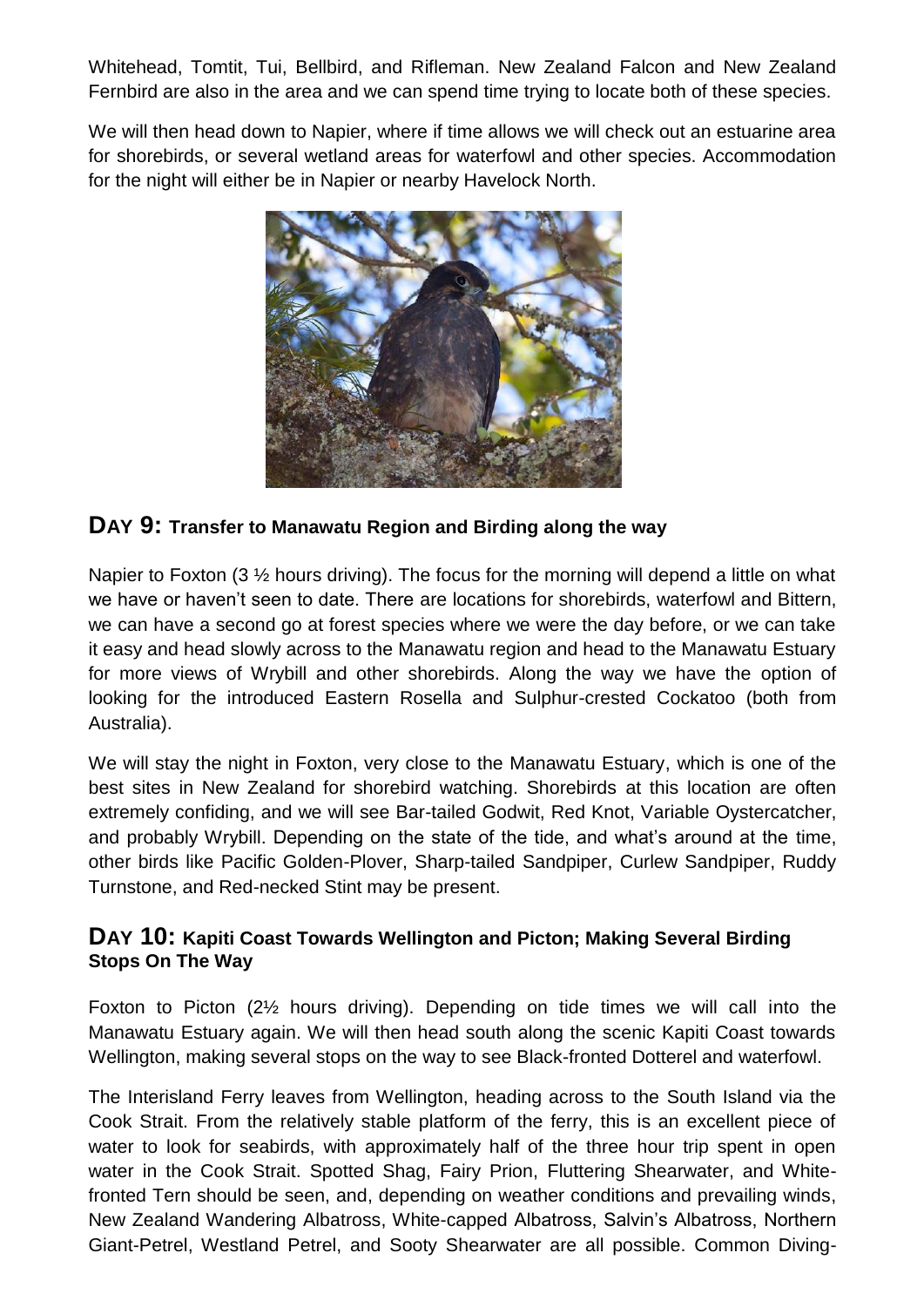Petrel and Little Penguin are often seen near the entrance to the Marlborough Sounds, and the latter often in the calmer enclosed waters of the Sounds. Less common seabirds are often seen within this stretch of water, as are dolphins, so it is well worth being on the lookout.

The ferry docks in Picton, and we have less than 5 minutes drive to our accommodation in Picton.



## **DAY 11: Kaikoura, Forest and Coastal Birding**

Picton to Kaikoura (3 hours driving). Today we head out onto the Marlborough Sounds, further exploring Queen Charlotte Sound. Our main target for the morning is the New Zealand King Shag, a rare endemic with a population of only about 5-600 birds. We will also be looking for two dolphin species, the endangered endemic Hector's Dolphin, and the more common Dusky Dolphin, as well as Little Penguin, Fluttering Shearwater, Spotted Shag, and Australasian Gannet. New Zealand Fur Seals are also present.

We have the opportunity to make stops at two small island sanctuaries, where we will try for Orange-fronted Parakeet, South Island Saddleback, South Island Robin, and other common forest species such as New Zealand Pigeon and Bellbird. Back in Picton at midday, we will grab some lunch and then head south towards Kaikoura, stopping to eat along the way, and then visiting a coastal area to search for shorebirds. There are generally Banded Dotterel, Black-winged Stilt, Black-billed Gull, and sometimes other vagrant shorebirds. A brief stop on the scenic coast just before Kaikoura will allow excellent views of New Zealand Fur Seals and Spotted Shags, and enable us to 'forecast' sea conditions for the following day's pelagic trip. If time allows we will check the surrounding areas for the introduced Cirl Bunting, and after dinner can head out to look for the introduced Little Owl in neighbouring farmland.

We will spend the night in the once sleepy, but now bustling town of Kaikoura, where we will have two nights in the same accommodation.

#### **DAY 12: AM Kaikoura Pelagic Birding and PM Leisure Time with Many Choices**

Kaikoura, Oceanwings pelagic in the morning, afternoon at leisure. Today will be spent doing one of the great New Zealand pelagics. Due to the depth of the Kaikoura canyon just offshore, we are able to be in water 4,000 m deep within half an hour, allowing us to really get amongst the seabirds, and although the species list varies throughout the year, in any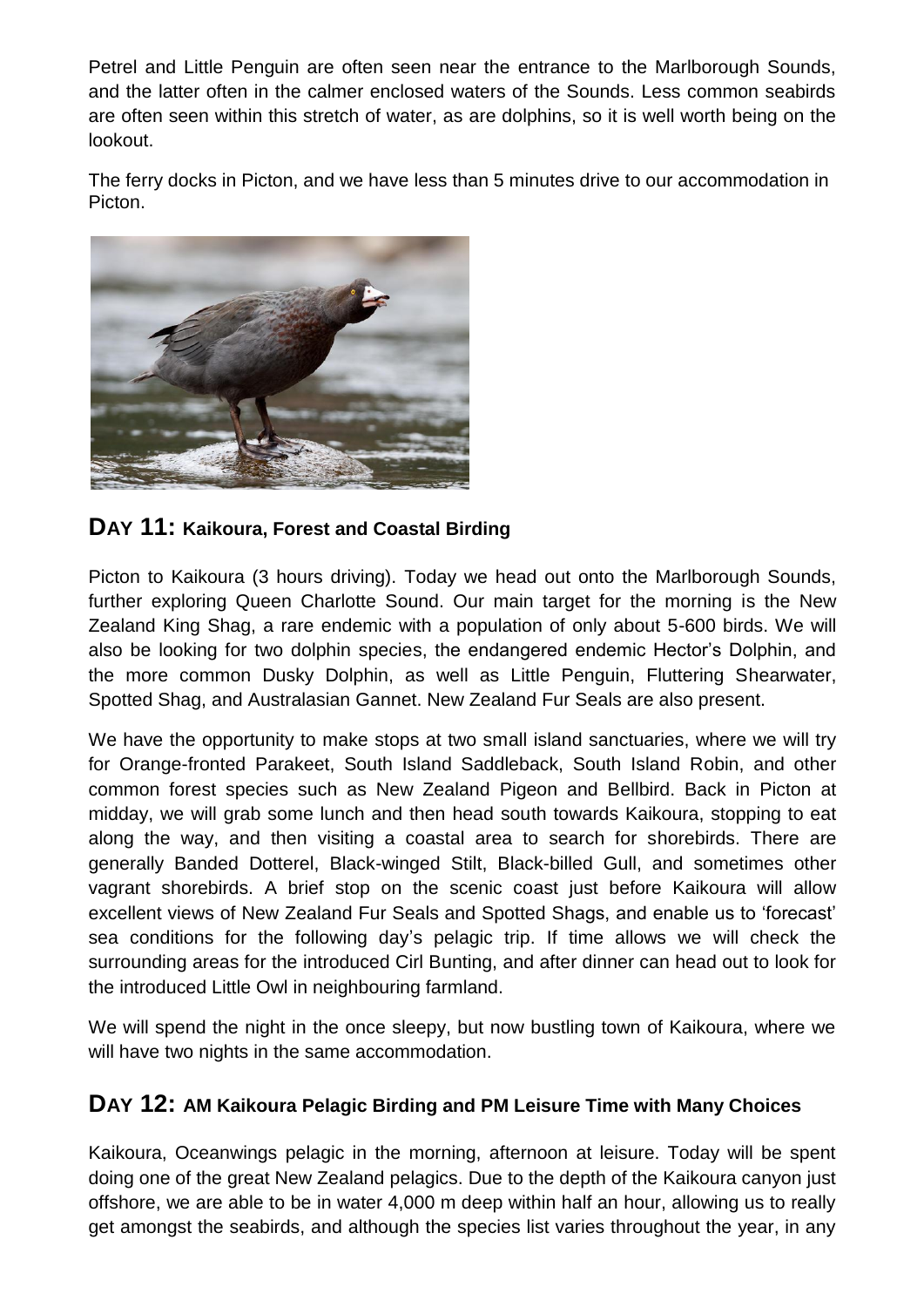season we can expect to have at least 3 species of albatross, normally as close as 5-6 feet away, including Northern Albatross, Southern Royal Albatross, New Zealand Wandering Albatross, Black-browed Albatross, Campbell Albatross, White-capped Albatross and Salvin's Albatross. On top of this add Cape Petrel (Pigeon), Westland Petrel, White-chinned Petrel, Northern Giant-Petrel, and the endemic Hutton's Shearwater, which breeds in the spectacular mountains behind Kaikoura, plus the potential for other species like Grey-faced Petrel, Southern Giant-Petrel, Sooty Shearwater and Short-tailed Shearwater, and you have the makings of a truly memorable morning. The area is also renowned for Dusky Dolphin and Hector's Dolphin, and we may see these along the way.

The afternoon will be at your leisure, with time for a range of options such as doing another afternoon pelagic, whale watching (Sperm Whales are present year round), swimming with dolphins, or just relaxing and enjoying the scenery. Any activities during the afternoon will be at your own expense.

We will stay at the same accommodation as the night before in Kaikoura.



## **DAY 13: Southern Alps Through to Arthur's Pass, Making Several Stops Along The Way**

Kaikoura to Arthur's Pass (3½ hours driving). Today we will head deep into the Southern Alps through to Arthur's Pass, making several stops along the way, and passing through some exceptionally scenic alpine areas. Our target bird for the day will be Kea, which we should be able to find near Arthur's Pass itself. On the way we pass several rivers that are breeding sites for Black-fronted Tern, and we will try to locate what is almost certainly one of these most beautiful terns.

We should also catch up with some of the South Island's forest species, such as New Zealand Brown Creeper, Yellow-fronted Parakeets, and South Island Robin, before checking in to our accommodation near Arthur's Pass. After dinner we will venture out in the evening to try to listen for Great Spotted Kiwi, which are occasionally heard nearby.

## **DAY 14: Birding South Island Endemics; Coast and Forest**

Arthur's Pass to Franz Josef (3½ hours driving). This morning we will head west, up and over the Pass and on to the stunning West Coast. Our day's events will be dictated by our previous successes, and we can head to forested areas to look for some of the South Island endemics, such as New Zealand Brown Creeper, New Zealand Fernbird (South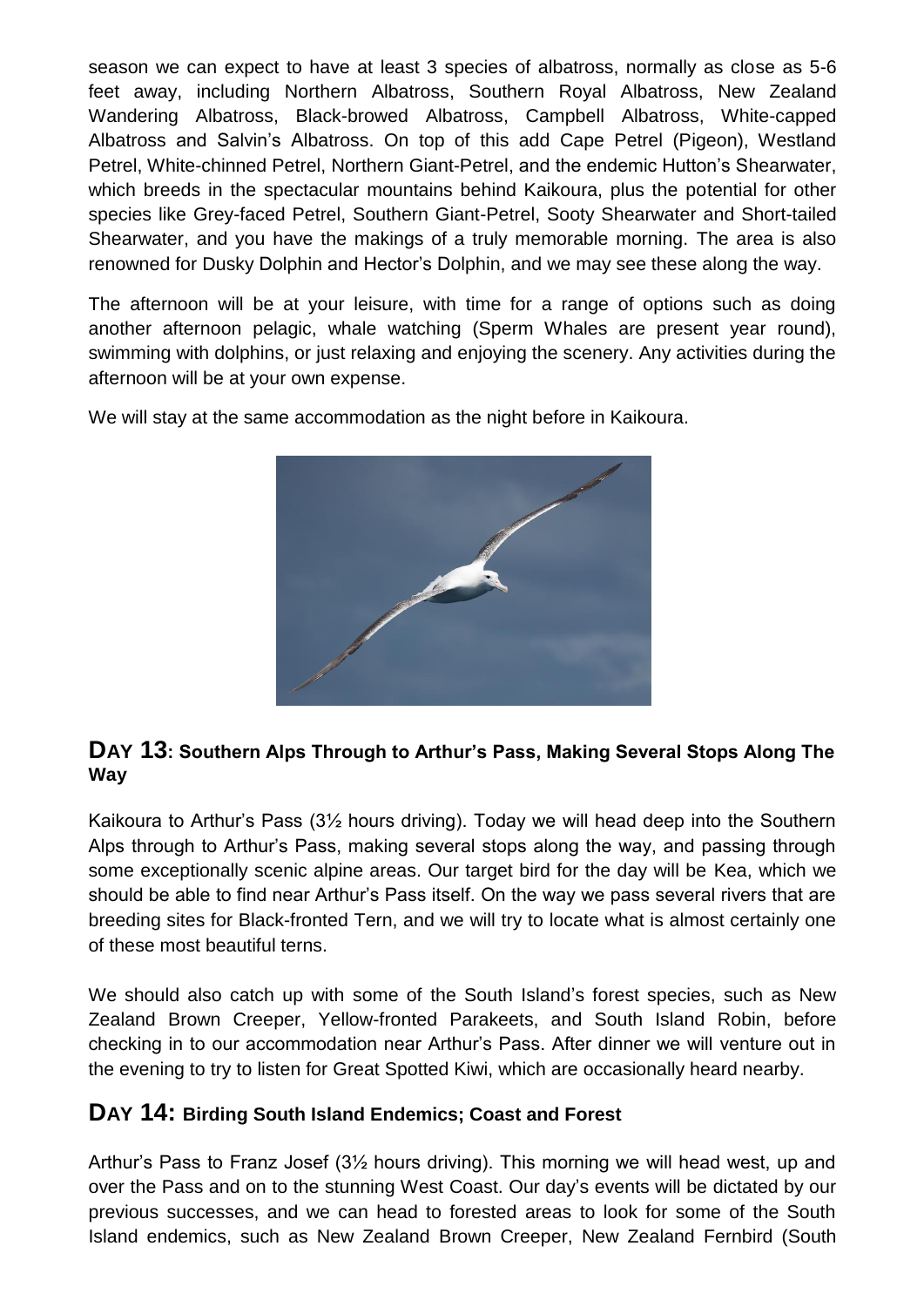Island subsp.) and Weka, alpine areas to look for Kea again, and enjoy the views, making stops to take photos. Nearing our destination town of Franz Josef we can head into the glacial valley to admire views of the Franz Josef glacier, or head out to the coast to see Great Egret and Royal Spoonbill in coastal lagoons. As we will be out late tonight we will try to be at our accommodation in the late afternoon for a rest.

Our accommodation is on the outskirts of Franz Josef township, and after dinner we will head out to look for Morepork and try our luck at finding Okarito Brown Kiwi, the rarest of the three brown kiwi, with an estimated 300 birds remaining.



#### **DAY 15: Transfer from Franz Josef to Wanaka; Birding in Haast Pass and Many Other Places**

Franz Josef to Wanaka (4½ hours driving). Our start time today depends on how late we were out the previous night, but we will eventually head south towards the township of Haast, stopping at one or two places on the way. During October-November, Fiordland Crested Penguins breed at sites along this coast, and we should be able to see them. Later in the summer our best bet is further south, where we might find one or two birds close to shore. From Haast we head inland through some spectacular mountain scenery, with our focus being a visit to Haast Pass. This site is home to a number of forest species, and has in the past had the endangered Yellowhead. However, more recently the species has been very hard to find here, with the population struggling to hold its own against introduced predators. However, the site is also good for New Zealand Kaka (South Island subsp.), Yellow-crowned Parakeet, Rifleman, South Island Tomtit, New Zealand Brown Creeper, and Long-tailed Koel (Cuckoo). We will stay as long as we can in this area, making the most of our time in this amazing forest.

We will then drive through to the beautiful lake-side town of Wanaka, just over an hour away, to our accommodation.

## **DAY 16: Transfer from Wanaka to Te Anau and Birding Along the Way**

Wanaka to Te Anau (6½ hours driving). Today will involve quite a bit of driving, but we will be passing through some of New Zealand's most spectacular scenery, heading towards Milford Sound. We will pass through likely areas for Kea, Yellow-crowned Parakeet, Rifleman, New Zealand Robin, Tomtit, and Long-tailed Koel (Cuckoo). Our focus however, will be to make a stop in alpine habitat for Rock Wren (South Island Wren), one of the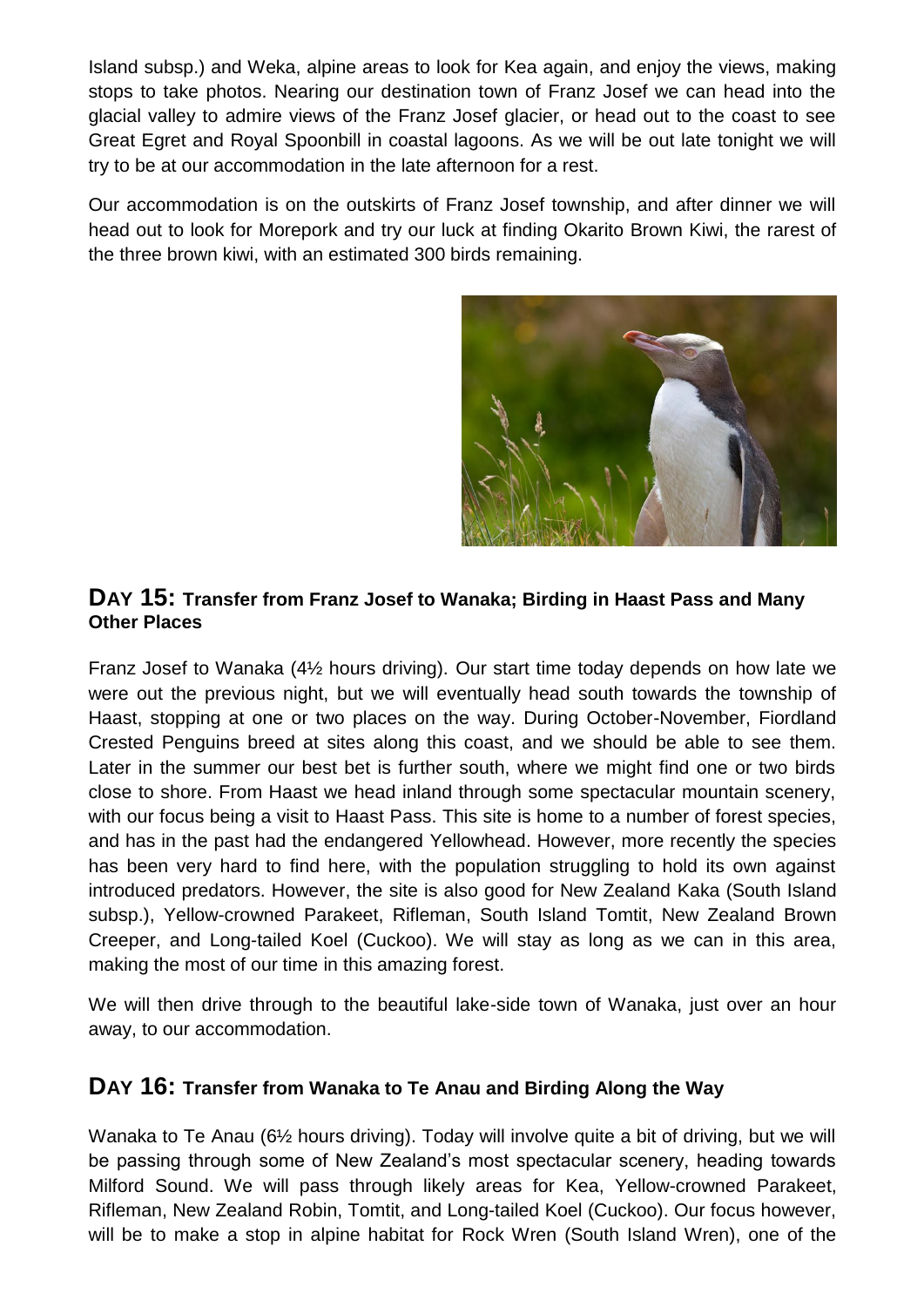world's most primitive passerines, related to the more common rifleman. The day's stops will largely be dictated by weather and success with Rock Wren, which is not possible anywhere else along the way. Although the day will be spent in stunning scenery anyway, if time allows we may head through to Milford Sound to view it from the shore.

We will spend the night at accommodation in Te Anau.

## **DAY 17: Stewart Island Birding**

Te Anau to Stewart Island (3 hours driving). Today we are heading for the third main island of New Zealand – Stewart Island. We aim to catch the ferry from Bluff to Stewart Island late morning. There are options for stopping along the way, but it is likely we will head straight through to Bluff to meet the ferry. Depending on the sea and weather conditions the one-hour ferry crossing can be excellent for seabirds, with albatrosses (Southern Royal, White-capped, and Salvin's), giant-petrels, Mottled Petrel, Cape Petrel (Pigeon), Common Diving-Petrel, Fairy Prion, Sooty Shearwater, and Brown Skua all possible. We will also see Stewart Island Shag, either as we leave Bluff or on arriving at Stewart Island. Upon arriving we will check into our accommodation, and should be able to see New Zealand Kaka (South Island subsp.), New Zealand Pigeon, and Tui around the township of Oban, before heading to the nearby Ulva Island via water taxi. Ulva Island is another predator free sanctuary, but home to some of the South Island specialties we may still need. Yellowhead, South Island Saddleback, and some of the more common forest species such as Brown Creeper, Red-crowned Parakeet, Yellow-crowned Parakeet, Kaka and Rifleman can all be found here. Back in Oban we will have dinner, after which we will be met by a local operator who will take us out in search of Southern Brown Kiwi, an unforgettable experience.



## **DAY 18: Pelagic Birding in Stewart Island**

Stewart Island pelagic. Today we plan to do a pelagic, but this is one part of the world you don't want to be caught out in bad weather. Therefore, we will head out to see what we can find, but the distance and direction of travel will depend entirely on the weather. However, if we hit it right, the results can be stunning. With such a close proximity to the Southern Ocean, and large seabird colonies being on many of the surrounding islands we may be able to find an excellent array of seabirds. In particular target birds for the day are Fiordland Crested Penguin, Yellow-eyed Penguin, Southern Royal Albatross, Whitecapped Albatross, Buller's Albatross(Jan/Feb), Salvin's Albatross, both Northern and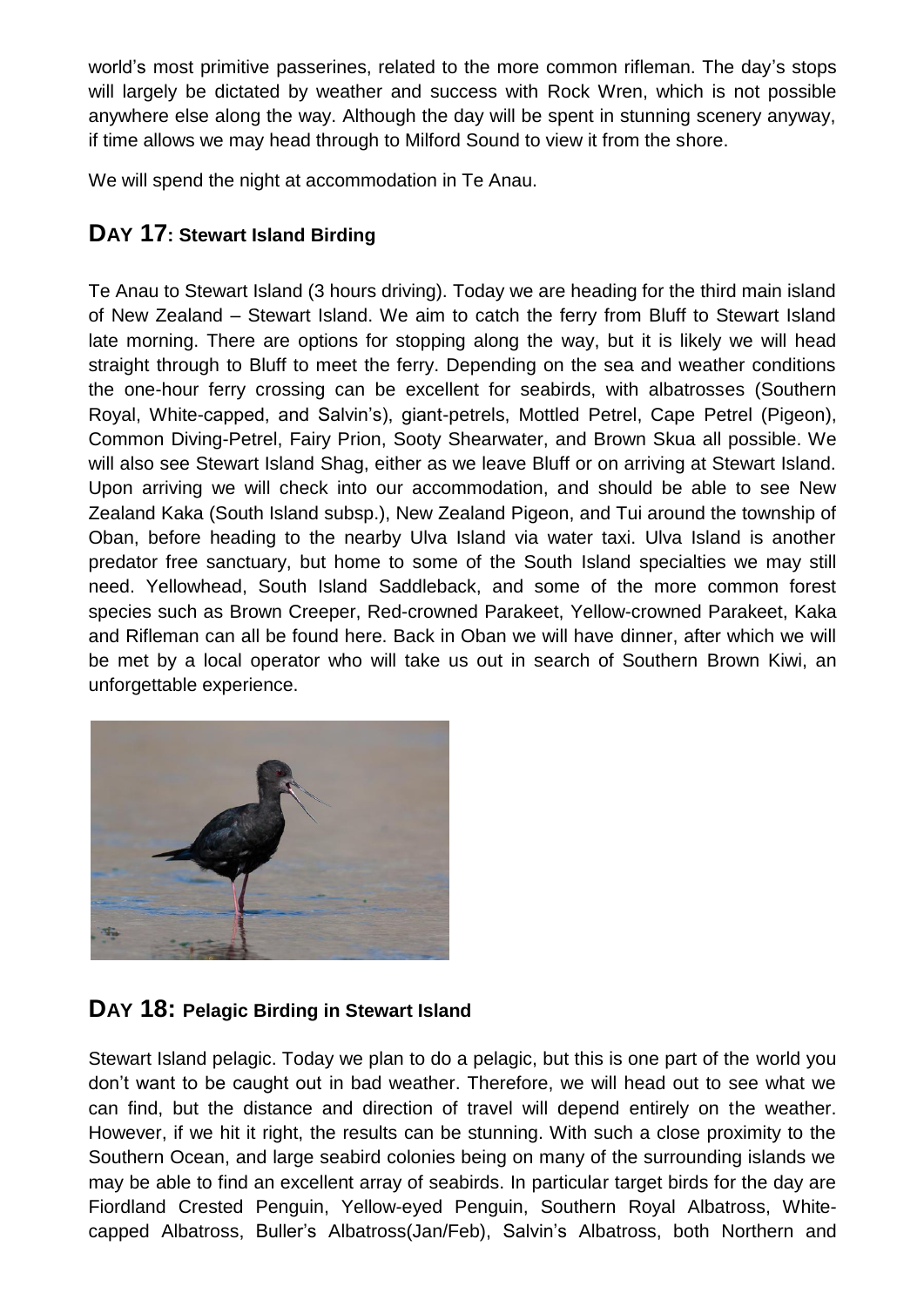Southern Giant-Petrels, Mottled Petrel, Cook's Petrel, Broad-billed Prion, Fairy Prion, and Common Diving-Petrel. Other more common species we will almost certainly see are Cape Petrel (Pigeon), Sooty Shearwater, Spotted Shag, Stewart Island Shag, Brown Skua, White-fronted Tern, and Red-billed Gull. Almost any vagrant Southern Ocean seabirds are possible, and we will be keeping our eyes peeled for storm-petrels, and other albatross and petrel species. If the weather is really good it may be possible to get around the island far enough to try to find Antarctic Terns.

Depending on our success with Southern Brown Kiwi the previous night, and the possibility of cancellation due to weather, we may head out again after dark as a back-up. Our accommodation will be the same as last night.



#### **DAY 19: Transfer to Oamaru via the Scenic Catlins Coast with Birding Along The Way**

Stewart Island to Oamaru (4½ hours driving). We will leave fantastic Stewart Island on the morning ferry, hoping to catch up with a few more seabirds as we head to Bluff. We will then head northwards towards Oamaru, taking in the very scenic Catlins Coast. This coastal section is renowned for its scenic views and rough weather-beaten coastline. During a stop at one of the beaches along the way we will search for Hooker's Sea Lion (a New Zealand endemic) which are often found on this section of coastline. We can also stop off at several other places en route to admire the scenery and look for forest birds. Our goal is to arrive at Oamaru in the late afternoon and head to a beach where we can watch Yellow-eyed Penguins coming ashore. Depending on the

weather and prevailing winds, seabirds may also be passing along the coast, with species such as giant-petrels and Stewart Island Shag being possible.

Our accommodation for the night is in Oamaru.

#### **DAY 20: Birding MacKenzie Basin and Other Places**

Oamaru to Omarama (4½ hours driving). We again head inland, this time into one of the driest parts of the South Island – the arid MacKenzie Basin. With stunning glacial tillcoloured lakes, mountains, and red tussocks, the scenery and birds will be amazing. The focus of the day is the world's rarest shorebird, the Black Stilt. With a population of around 100 wild birds, they are a species which has a considerable conservation effort invested in them. Depending on our luck, we may find them easily at our first stop, or they may make us work for it. Along the way we will be keeping eyes peeled for New Zealand Falcon,